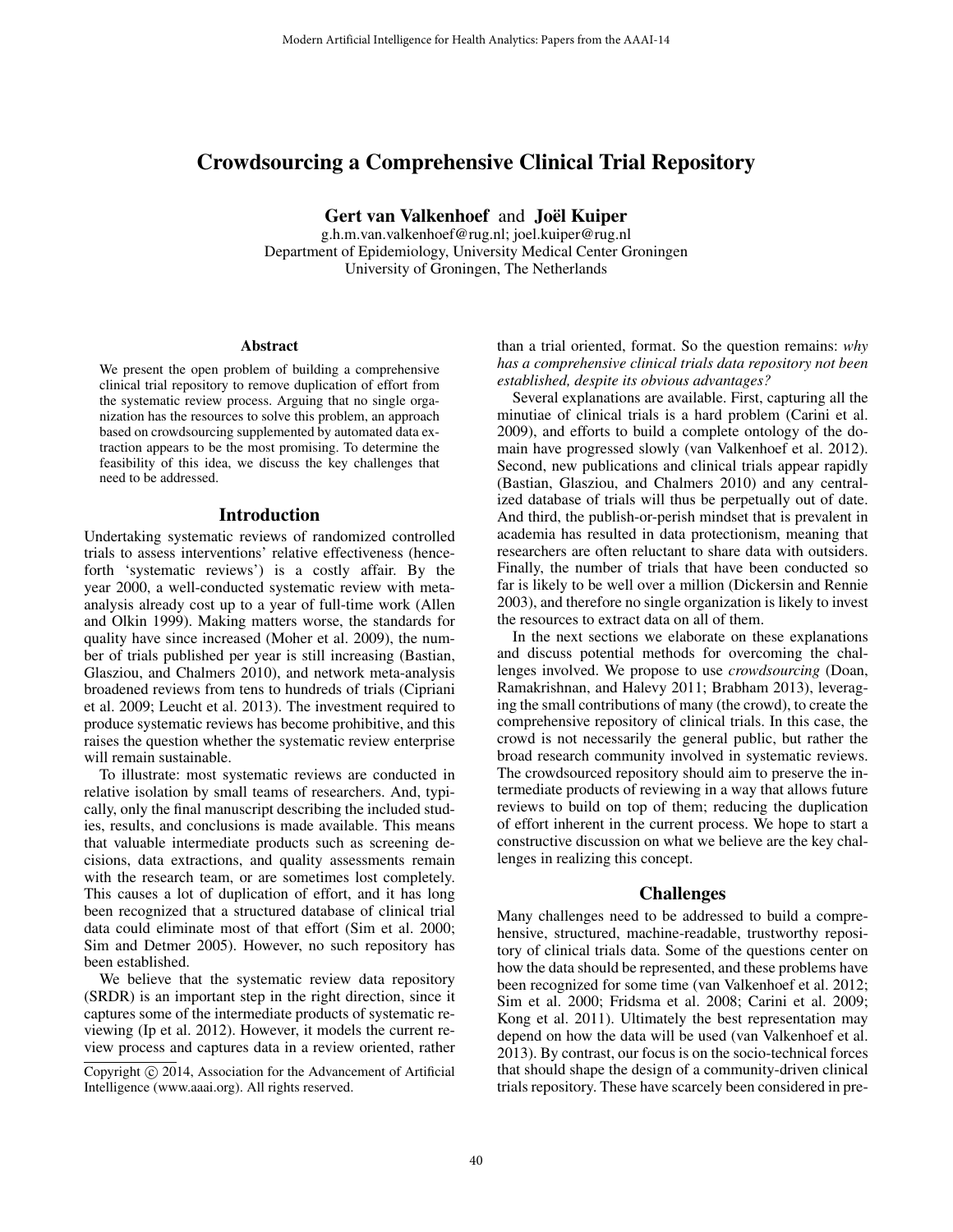vious proposals for such repositories.

## Process versus community

Systematic reviewing is grounded in formal processes for verifying that information is accurate (Higgins and Green 2009). For example, publication screening is often done in duplicate or triplicate by independent reviewers, after which inter-rater agreement is assessed using statistical methods (Orwin and Vevea 2009), and data are extracted using standardized extraction forms designed specifically for the review at hand. For any data repository to be used in the systematic review process, there must be a high level of trust in the accuracy of the data it provides. From this perspective, an obvious approach would be to strictly enforce that all contributions are made only as part of a thorough systematic review process. On the other hand, building a *comprehensive* repository of clinical trials is a large task, and from this perspective one would like to encourage contributions from as many users as possible. This warrants the design of a system in which contributions are as small as possible, even a single correction to a minor factual statement (microtasking). It would appear that these forces are in direct opposition, but existing systems have successfully balanced reliability with a low barrier to entry. A notable example is Wikipedia, which has managed to create a self-policing community of users that has built not just a text-based repository of knowledge, but also structured data (available through http://dbpedia.org) (Doan, Ramakrishnan, and Halevy 2011). Research projects have aimed to use both information extraction and user contributions to increase the information that is represented as structured data (Weld et al. 2008), or even to build fully fledged knowledge bases using crowdsourcing (Richardson and Domingos 2003).

Another social obstacle is that the high cost of assembling systematic review datasets may make researchers reluctant to share their data indiscriminately. Therefore, if the system is to capture all intermediate results of the systematic review process, it needs to offer a clear incentive for being so open. In part, this could be achieved by seeding the repository with data from sources such as ClinicalTrials.gov, or by using machine learning methods for screening (Cohen et al. 2006; Bekhuis and Demner-Fushman 2010; Wallace et al. 2010; 2011), data extraction (Cohen and Hersh 2005; de Bruijn et al. 2008; Boudin et al. 2010; Kiritchenko et al. 2010; Kim et al. 2011) and scoping (Shemilt et al. 2014). In addition, receiving clear credit for contributions made is often a motivation in itself, so the system should aim to give credit where it's due. Two related approaches proposed for genetics could be leveraged to this end: (1) microattribution, attributing small scholarly contributions such as data sets to a particular author and subjecting them to the same citation indices as journal articles, and (2) nanopublications, making single machine-readable assertions attributable (Giardine et al. 2011; Mons et al. 2011; Patrinos et al. 2012).

## Dealing with change

As extractions of older trials are constantly being added and improved and as new trials continue to be conducted, a repository of clinical trials would be in a constant state of change. However, systematic review and meta-analysis need to work from a stable knowledge base, and be able to justify the decisions that were made based on the knowledge as it was at that point in time. Moreover, it is important to keep track of the *provenance* of data: to what extent can the data be traced back to its original sources? Ideally, when statements are derived from semi-structured sources such as ClinicalTrials.gov, a representation of how the data have been transformed should be available. These transformations, and the rules for deciding when they are applied, should then also be made available for review. Indeed, every user should be able to audit how each data element has been derived from its source, regardless of whether that source is a database or an unstructured PDF document. Techniques for schema and ontology alignment (Rahm and Bernstein 2001; Kalfoglou and Schorlemmer 2003; Shvaiko and Euzenat 2005) could help automate this process.

Keeping a repository up-to-date with external sources introduces the problem of detecting and incorporating changes to those external sources, and each source could intentionally or unintentionally disappear or fundamentally change without notice. This touches on a fundamental problem in distributed systems: how to reason about data that is essentially ephemeral. Distributed version control systems address this concern by requiring every user to keep a copy of the entire data set, including its history of changes (Ram 2013). They assign addresses (e.g. hashes) to each previous state of the data, and keep a record of each change that is made, to create a stable basis to reason from as well as an audit trail. Unfortunately requiring every user to keep a copy of the entire database introduces substantial complexity in establishing an authoritative source, as multiple (potentially unlimited) conflicting versions may exist. Many open-source software projects address the problem of authority by introducing a hierarchy of experts that decide whether changes should be incorporated in the 'master' version. However this model might be inappropriate for crowd sourcing a clinical trials repository: there is a lot of heterogeneity in subject areas and it might make the barrier to entry too steep. Therefore, a more centralized model based on event sourcing (Fowler 2005) or convergent replicated data types (Shapiro et al. 2011) may be more appropriate, because these techniques also deal with continuous change and allow previous states of the system to be reconstructed. Even if a consistent view of the claims made by each of the disparate data sources and users of the repository can be constructed, the problem remains that these claims may be more or less reliable, and that they may conflict. This problem is discussed more extensively in the next section.

## Opinion versus fact

Systematic reviews aim to identify objective facts, but the process for doing so is heavily reliant on expert opinion to interpret and assess text-based reports. As systematic reviews are currently performed, the facts are established through independent assessment followed by discussion of differences to finally arrive at consensus. If statements made as part of past reviews or as independent contributions by users of the system are to be reused in a new systematic re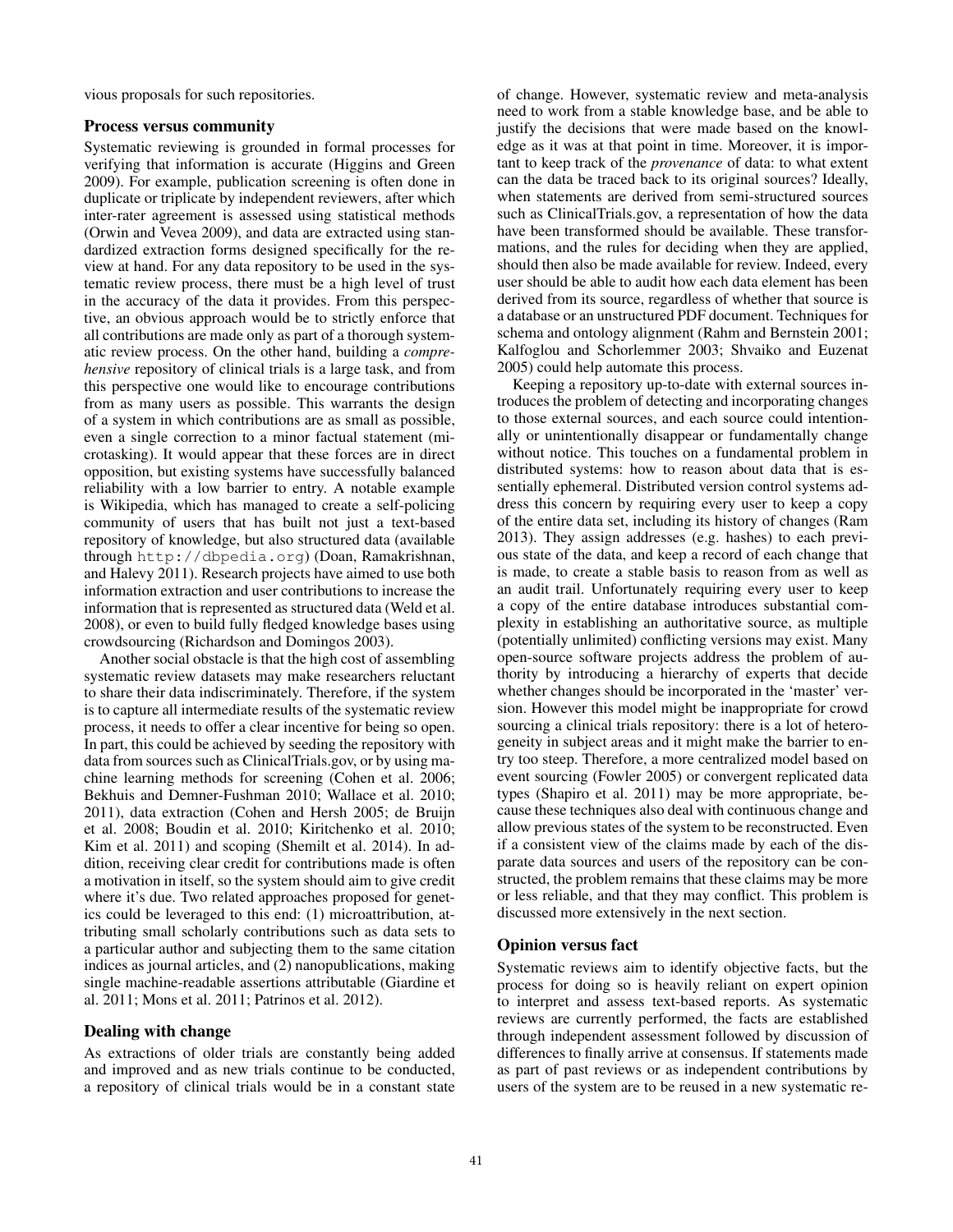view, when should such statements be considered fact, and when should they be considered mere opinion?

In addition, statements do not necessarily originate only from human experts, but could also be made by computational agents. For example, one such agent might be responsible for keeping the repository up-to-date with new and revised records on ClinicalTrials.gov, and another for matching intervention names against a standardized vocabulary.

In such an open ended system, a formal model for determining which statements are to be deemed trustworthy is required, since it creates the opportunity for mistaken and malicious contributions. For example, the reliability and utility of statements can be determined using a combination of machine learning and user feedback (Richardson and Domingos 2003). The repository can also be viewed as a multiagent system, and the reliability of statements can then (in part) be derived from formal measures of trust or reputation of agents in such systems (Ramchurn, Huynh, and Jennings 2004). Most likely, a successful model would allow for feedback between both agent reputation and statement reliability and utility, and rely heavily on the user community as a source of these measures. Such a model would allow a collection of trustworthy facts, an *intersubjective consensus*, to be distilled from the full set of statements made, for example using a reliability threshold.

Teams performing systematic reviews may want to build from such a consensus fact base, but make their own additions and corrections, preferring these over the consensus. However, any changes made to the consensus fact base should be clearly presented, so that manipulations do not go undetected.

## Summary

In this paper, we discussed the following key challenges that need to be addressed to enable the crowdsourcing of a comprehensive and machine-readable repository of clinical trials:

- 1. How can reliability be balanced with a low barrier to entry?
- 2. Can microtasks be made possible in this complex domain?
- 3. What are to be the incentives for reviewers to share their intermediate results openly?
- 4. Can the repository be kept up-to-date with constantly changing data sources?
- 5. How can stable systematic reviews be built on top of a constantly changing repository?
- 6. How should data provenance be tracked and made visible?
- 7. When do statements transition from opinion to fact, and can we enable reviewers to override consensus opinions in their projects?
- 8. How can we enable third parties to build computational agents that contribute to the repository, without compromising its integrity?

We did not consider how the data should be structured so that useful analyses can be built on top of that data, as this problem has been discussed at length elsewhere. We also did not outline how such a repository could be financed and operated, nor the ethico-legal concerns that arise from the tension between intellectual property and the "social good". Rather, we hope that this problem statement will spark a productive debate about the socio-technical problems posed by crowdsourcing a comprehensive trials repository, eventually leading to a solution for the systematic review problem.

#### **Discussion**

We would argue that the comprehensive trials repository we propose is both desirable and cost-effective from a societal perspective, but we acknowledge that there may be alternative solutions and that future developments may reduce its usefulness. The current trend is towards more open and complete publication of clinical trial results, especially for trials supporting marketing authorization decisions. Hopefully, the results of most trials will eventually be published in systems similar to ClinicalTrials.gov, eliminating the need to extract data from text-based publications on these trials. However, the repository we propose would still be relevant for a number of reasons: (1) many older trials are likely to remain relevant for the foreseeable future and are not available from a structured data source; (2) indexing the structured data sources in a comprehensive repository adds value by removing barriers to data identification and integration; (3) researchers will still want to annotate the structured data sets with appropriate meta-data; and (4) providing all data through a consistent interface enables automated reasoning and knowledge discovery.

Previous and future developments in artificial intelligence and semantic web technologies will be instrumental to the success of the repository we propose. For example, tightly integrated machine learning methods to speed up the abstract screening task would provide an incentive for reviewers to use the system. Automated methods for the extraction of data and meta-data from publications is an area that needs further research. Moreover, machine learning algorithms could have greater impact if they were implemented in agents that both consumed and contributed to an evolving knowledge base. How human and computational agents can interact to build such a knowledge base is an active area of research in multi-agent systems. New approaches may be needed to blend uncertain information on the trustworthiness of agents with existing semantic web technologies for knowledge representation and reasoning. Finally, approaches to the automated detection of data extraction errors could be developed to safeguard the overall quality of the data repository.

#### References

Allen, I. E., and Olkin, I. 1999. Estimating time to conduct a meta-analysis from number of citations retrieved. *Journal of the American Medical Association* 282(7):634–635.

Bastian, H.; Glasziou, P.; and Chalmers, I. 2010. Seventy-five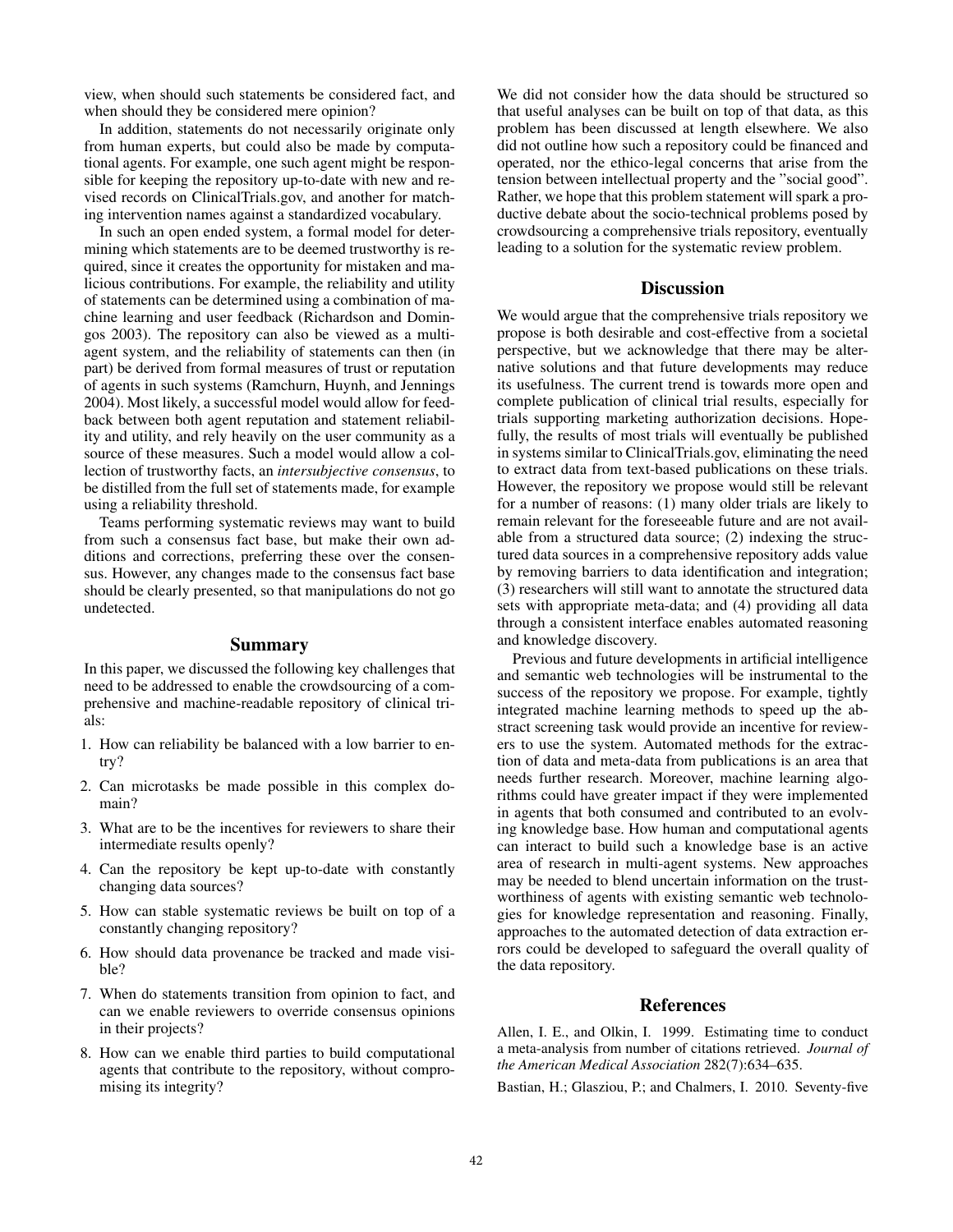trials and eleven systematic reviews a day: How will we ever keep up? *PLoS Medicine* 7(9):e1000326.

Bekhuis, T., and Demner-Fushman, D. 2010. Towards automating the initial screening phase of a systematic review. *Studies in Health Technology and Informatics* 160:146–150.

Boudin, F.; Nie, J. Y.; Bartlett, J. C.; Grad, R.; Pluye, P.; and Dawes, M. 2010. Combining classifiers for robust PICO element detection. *BMC Medical Informatics and Decision Making* 10:29.

Brabham, D. C. 2013. *Crowdsourcing*. MIT Press.

Carini, S.; Pollock, B. H.; Lehmann, H. P.; Bakken, S.; Barbour, E. M.; Gabriel, D.; Hagler, H. K.; Harper, C. R.; Mollah, S. A.; Nahm, M.; Nguyen, H. H.; Scheuermann, R. H.; and Sim, I. 2009. Development and evaluation of a study design typology for human research. In *AMIA Annual Symposium Proceedings 2009*, 81–85.

Cipriani, A.; Furukawa, T. A.; Salanti, G.; Geddes, J. R.; Higgins, J. P. T.; Churchill, R.; Watanabe, N.; Nakagawa, A.; Omori, I. M.; McGuire, H.; Tansella, M.; and Barbui, C. 2009. Comparative efficacy and acceptability of 12 new-generation antidepressants: a multiple-treatments meta-analysis. *The Lancet* 373(9665):746–758.

Cohen, A. M., and Hersh, W. R. 2005. A survey of current work in biomedical text mining. *Briefings in Bioinformatics* 6:57–71.

Cohen, A.; Hersh, W.; Peterson, K.; and Yen, P.-Y. 2006. Reducing workload in systematic review preparation using automated citation classification. *Journal of the American Medical Informatics Association* 13(2):206219.

de Bruijn, B.; Carini, S.; Kiritchenko, S.; Martin, J.; and Sim, I. 2008. Automated information extraction of key trial design elements from clinical trial publications. In *AMIA Annual Symposium Proceedings 2008*, 141–145.

Dickersin, K., and Rennie, D. 2003. Registering clinical trials. *Journal of the American Medical Informatics Association* 290(4):516–523.

Doan, A.; Ramakrishnan, R.; and Halevy, A. Y. 2011. Crowdsourcing systems on the world-wide web. *Communications of the ACM* 54(4):86.

Fowler, M. 2005. Event sourcing. In *Development of Further Patterns of Enterprise Application Architecture*.

Fridsma, D. B.; Evans, J.; Hastak, S.; and Mead, C. N. 2008. The BRIDG project: A technical report. *Journal of the American Medical Informatics Association* 15(2):130–137.

Giardine, B.; Borg, J.; Higgs, D. R.; Peterson, K. R.; Philipsen, S.; Maglott, D.; Singleton, B. K.; Anstee, D. J.; Basak, A. N.; Clark, B.; and et al. 2011. Systematic documentation and analysis of human genetic variation in hemoglobinopathies using the microattribution approach. *Nature Genetics* 43(4):295–301.

Higgins, J., and Green, S., eds. 2009. *Cochrane Handbook for Systematic Reviews of Interventions Version 5.0.2 [updated September 2009]*. The Cochrane Collaboration. Available from http://www.cochrane-handbook.org.

Ip, S.; Hadar, N.; Keefe, S.; Parkin, C.; Iovin, R.; Balk, E. M.; and Lau, J. 2012. A web-based archive of systematic review data. *Systematic reviews* 1:15.

Kalfoglou, Y., and Schorlemmer, M. 2003. Ontology mapping: the state of the art. *The Knowledge Engineering Review* 18(1):1–31.

Kim, S.; Martinez, D.; Cavedon, L.; and Yencken, L. 2011. Automatic classification of sentences to support evidence based medicine. *BMC Bioinformatics* 12(Suppl 2):S5.

Kiritchenko, S.; de Bruijn, B.; Carini, S.; Martin, J.; and Sim, I. 2010. ExaCT: automatic extraction of clinical trial characteristics from journal publications. *BMC Medical Informatics and Decision Making* 10:56.

Kong, Y. M.; Dahlke, C.; Xiang, Q.; Qian, Y.; Karp, D.; and Scheuermann, R. H. 2011. Toward an ontology-based framework for clinical research databases. *Journal of Biomedical Informatics* 44(1):48–58.

Leucht, S.; Cipriani, A.; Spineli, L.; Mavridis, D.; rey, D.; Richter, F.; Samara, M.; Barbui, C.; Engel, R. R.; Geddes, J. R.; Kissling, W.; Stapf, M. P.; Lssig, B.; Salanti, G.; and Davis, J. M. 2013. Comparative efficacy and tolerability of 15 antipsychotic drugs in schizophrenia: a multiple-treatments metaanalysis. *The Lancet* 382(9896):951–962.

Moher, D.; Liberati, A.; Tetzlaff, J.; Altman, D. G.; and The PRISMA group. 2009. Preferred reporting items for systematic reviews and meta-analyses: the PRISMA statement. *PLoS Medicine* 6(7):e1000097.

Mons, B.; van Haagen, H.; Chichester, C.; 't Hoen, P.-B.; den Dunnen, J. T.; van Ommen, G.; van Mulligen, E.; Singh, B.; Hooft, R.; Roos, M.; and et al. 2011. The value of data. *Nature Genetics* 43(4):281–283.

Orwin, R. G., and Vevea, J. L. 2009. Evaluating coding decisions. In Cooper, H.; Hedges, L. V.; and Valentine, J. C., eds., *The handbook of research synthesis and meta-analysis*. New York, NY, USA: Sage, 2nd edition. 177–203.

Patrinos, G. P.; Cooper, D. N.; van Mulligen, E.; Gkantouna, V.; Tzimas, G.; Tatum, Z.; Schultes, E.; Roos, M.; and Mons, B. 2012. Microattribution and nanopublication as means to incentivize the placement of human genome variation data into the public domain. *Human Mutation* 33(11):1503–1512.

Rahm, E., and Bernstein, P. a. 2001. A survey of approaches to automatic schema matching. *The VLDB Journal* 10(4):334– 350.

Ram, K. 2013. Git can facilitate greater reproducibility and increased transparency in science. *Source code for biology and medicine* 8(1):7.

Ramchurn, S. D.; Huynh, D.; and Jennings, N. R. 2004. Trust in multi-agent systems. *The Knowledge Engineering Review* 19(1):1–25.

Richardson, M., and Domingos, P. 2003. Building large knowledge bases by mass collaboration. In *Proceedings of the 2nd international conference on Knowledge capture*, 129–137.

Shapiro, M.; Preguiça, N.; Baquero, C.; and Zawirski, M. 2011. A comprehensive study of convergent and commutative replicated data types. Rapport de recherche RR-7506, INRIA.

Shemilt, I.; Simon, A.; Hollands, G. J.; Marteau, T. M.; Ogilvie, D.; OMara-Eves, A.; Kelly, M. P.; and Thomas, J. 2014. Pinpointing needles in giant haystacks: use of text mining to reduce impractical screening workload in extremely large scoping reviews. *Research Synthesis Methods* 5(1):31–49.

Shvaiko, P., and Euzenat, J. 2005. A survey of schema-based matching approaches. In Spaccapietra, S., ed., *Journal on Data Semantics IV*, volume 3730 of *Lecture Notes in Computer Science*. Springer Berlin Heidelberg. 146–171.